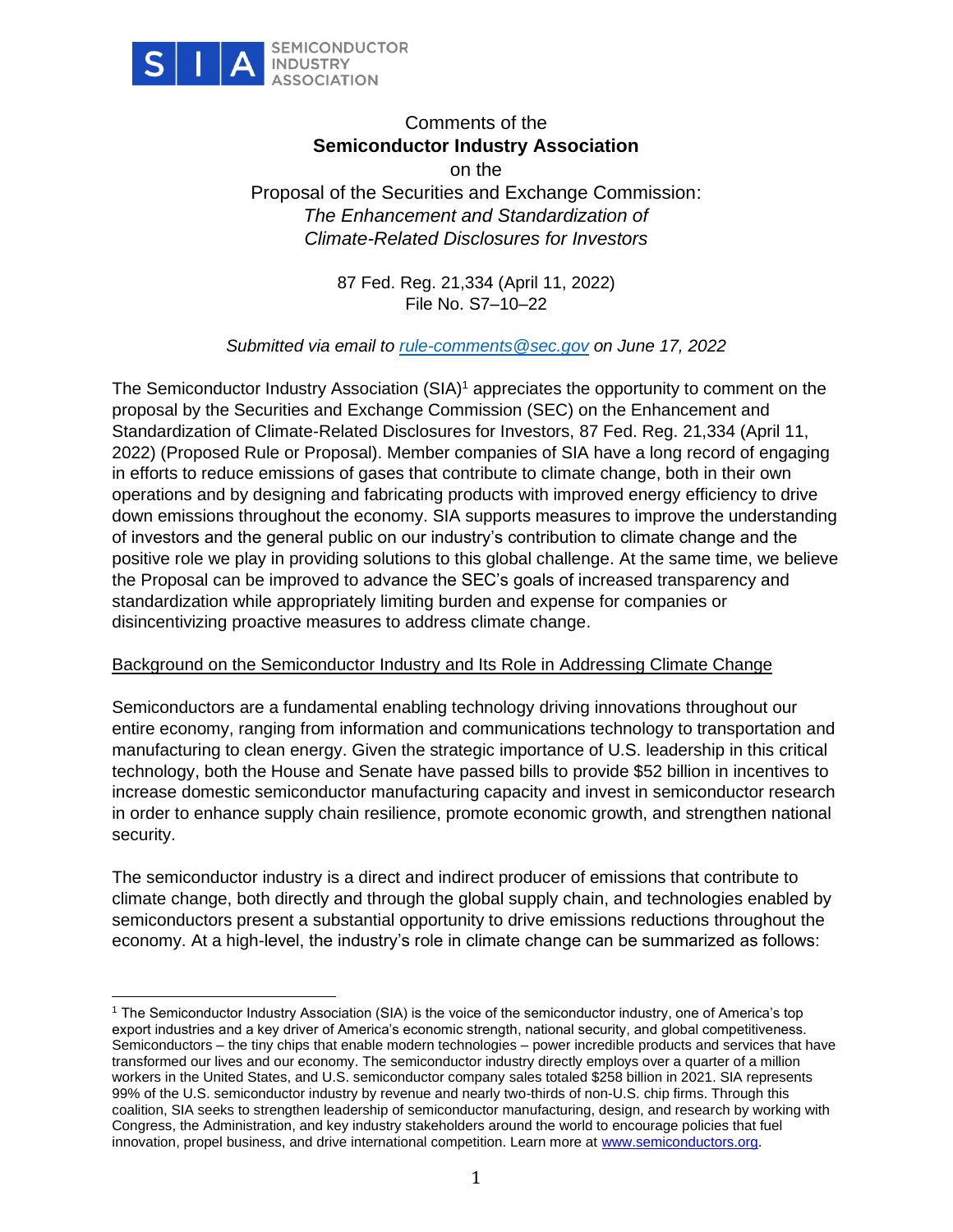

**SEMICONDUCTOR INDUSTRY ASSOCIATION** 

- Scope 1 emissions In terms of direct emissions, the U.S. semiconductor industry is a very small contributor to emissions. According to data of the U.S. Environmental Protection Agency (EPA), semiconductor manufacturing accounts for 0.2 percent of all industrial emissions in the U.S.,<sup>2</sup> and 0.1 percent of total U.S. emissions (industrial and non-industrial). These emissions are primarily from process gases known as perfluorocompounds (PFCs) and other fluorinated greenhouse gases used during the fabrication process. The complex process of fabricating semiconductors at the nanoscale requires the use of gases with very specific chemical and physical properties, but many of these gases have long atmospheric lifetimes and are potent greenhouse gases. Unfortunately, there are no known substitutes for these gases, and advancements in transistor density and process complexity necessitate the increased use of many of these gases. For over two decades the global semiconductor industry has successfully worked to reduce emissions of these gases, $3$  and as a result achieving additional reductions is becoming increasingly difficult.
- Scope 2 emissions Semiconductor companies are engaged in research, design of chips, fabrication of semiconductor devices, and the distribution of finished products globally. The fabrication process can be energy intensive and consume electricity generated on-site or off-site, and many companies operate large campuses where they conduct chip research and design and other corporate functions.
- Scope 3 emissions The semiconductor industry relies on a complex global supply chain consisting of raw material suppliers, providers of complex capital equipment used in the production process, and others, and finished chips are incorporated into a broad range of products that are produced and subsequently used around the world. SIA's comments to the Department of Commerce provide a more detailed discussion of the semiconductor supply chain.<sup>4</sup>

At the same time, technologies enabled by semiconductors have the potential to make significant contributions towards solutions to global climate change. The deployment of information and communications technology (ICT) throughout the economy can achieve dramatic improvements in energy efficiency in virtually all sectors of the economy and in the

<sup>2</sup> Data of the U.S Environmental Protection Agency (EPA) from 2020 indicates the U.S. semiconductor industry accounts for 5.9 million metric tons of CO<sub>2</sub>-equivalents (CO<sub>2</sub>-e) (see [https://www.epa.gov/ghgreporting/ghgrp](https://www.epa.gov/ghgreporting/ghgrp-electronics-manufacturing)[electronics-manufacturing\)](https://www.epa.gov/ghgreporting/ghgrp-electronics-manufacturing) out of a total of 2.6 billion metric tons of CO<sub>2</sub>-e emitted from industrial sources. See [https://www.epa.gov/ghgreporting/ghgrp-reported-data.](https://www.epa.gov/ghgreporting/ghgrp-reported-data)

<sup>&</sup>lt;sup>3</sup> The global semiconductor industry, under the auspices of the World Semiconductor Council (WSC), has voluntarily worked to reduce emissions of PFCs for over two decades. In the late 1990s the industry set a goal of reducing emissions by 10 percent by 2010, and in 2011 the WSC announced it far surpassed this PFC reduction goal, achieving a 32 percent reduction in PFC emissions despite rapid industry growth and increasing product complexity. Joint Statement of the 15th Meeting of the World Semiconductor Council, available at [http://www.semiconductorcouncil.org/wp-content/uploads/2016/07/WSC\\_2011\\_Joint\\_Statement.pdf.](http://www.semiconductorcouncil.org/wp-content/uploads/2016/07/WSC_2011_Joint_Statement.pdf) The WSC set a new 10-year voluntary goal calling for the implementation of best practices in new fabs. World Semiconductor Council "Best Practice Guidance for Semiconductor PFC Emission Reduction" (May 18, 2017) available at [http://www.semiconductorcouncil.org/wp-content/uploads/2017/07/Best-Practice-Guidance-of-PFC-Emission-](http://www.semiconductorcouncil.org/wp-content/uploads/2017/07/Best-Practice-Guidance-of-PFC-Emission-Reduction.pdf)[Reduction.pdf.](http://www.semiconductorcouncil.org/wp-content/uploads/2017/07/Best-Practice-Guidance-of-PFC-Emission-Reduction.pdf) The industry has implemented these best practices and successfully reduced its normalized emissions, although progress in achieving further emissions reductions has slowed due to a number of technical challenges.

<sup>4</sup> Comments of the Semiconductor Industry Association (SIA) On the Department of Commerce "Notice of Request for Public Comments on Risks in the Semiconductor Supply Chain" available at [https://www.semiconductors.org/wp](https://www.semiconductors.org/wp-content/uploads/2021/11/SIA-Response-to-Commerce-RFI-on-Semiconductor-Supply-Chain-Risks.pdf)[content/uploads/2021/11/SIA-Response-to-Commerce-RFI-on-Semiconductor-Supply-Chain-Risks.pdf.](https://www.semiconductors.org/wp-content/uploads/2021/11/SIA-Response-to-Commerce-RFI-on-Semiconductor-Supply-Chain-Risks.pdf)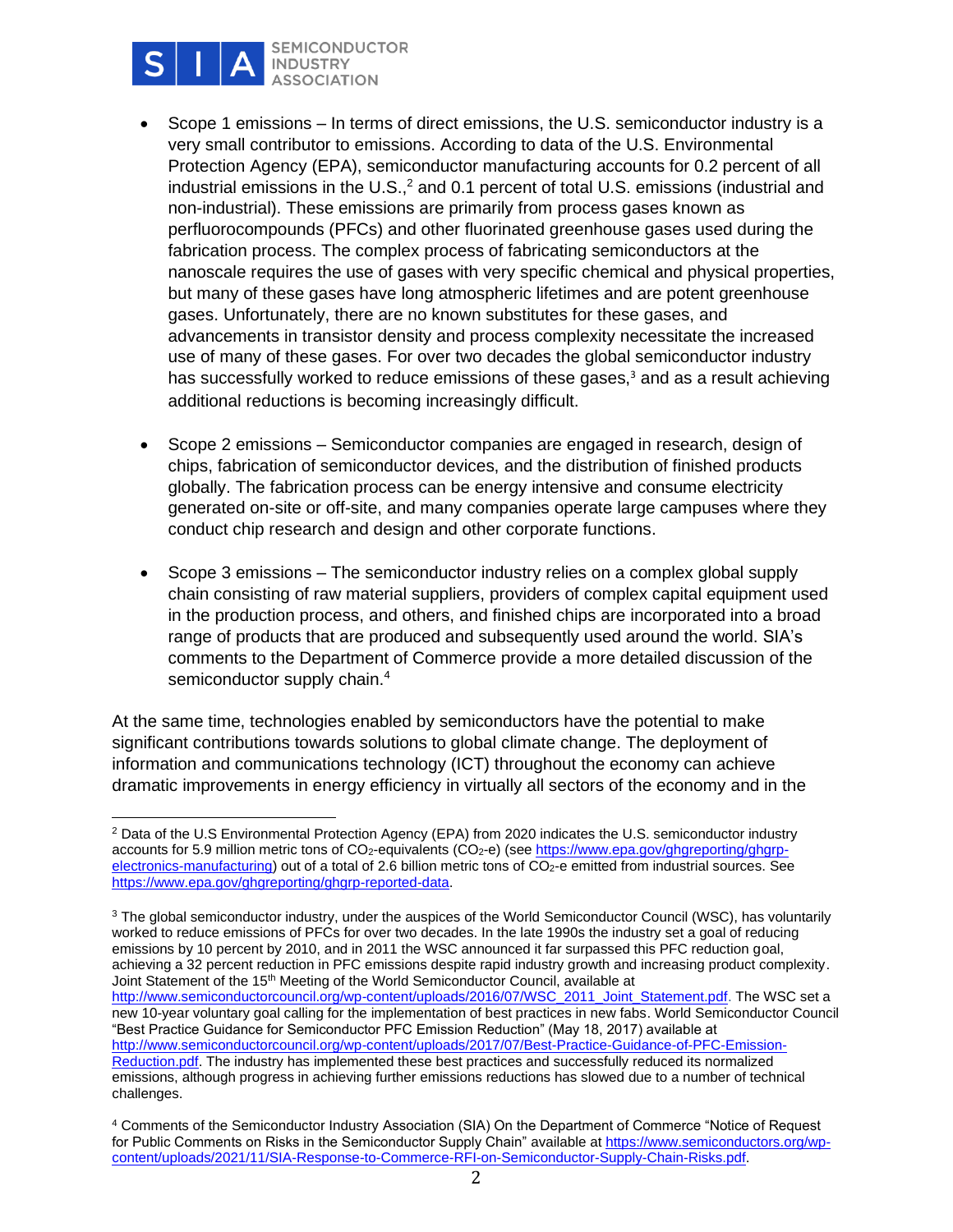

production of clean energy. According to the World Economic Forum, semiconductor-enabled technologies such as digital technologies can reduce greenhouse gas emissions by 15 percent almost one-third of the 50 percent reduction required by 2030.<sup>5</sup> The role of semiconductors in contributing to climate solutions represents a major market opportunity for the industry. With this context in mind, please find below SIA's specific concerns and suggestions for improving the Proposed Rule.

\* \* \*

## **I. GHG Emissions Disclosures**

### **A. SEC Should Make Disclosure of Scope 1 Emissions Consistent with Existing EPA Emissions Reporting Requirements**

The semiconductor industry has publicly reported on direct emissions of greenhouse gases since 2011 pursuant to a regulation of the U.S. Environmental Protection Agency (EPA).<sup>6</sup> Under this regulation, semiconductor fabs must report emissions of fluorinated gases from the industry's production processes, and the data from this reporting is publicly available by facility, gas, and quantity.<sup>7</sup> These regulations are based on a rigorous and technical measurement and estimation methodology, and EPA has recently proposed revisions to the regulation to improve the quality of the data collected under the program by addressing changes in industry practices; adopting improved calculation and monitoring methods, and collecting new data to understand new source categories or new emissions sources for specific sectors.<sup>8</sup>

It is essential that any SEC disclosure requirements for Scope 1 emissions align with the existing regulatory requirements imposed by EPA. Ensuring consistency will help ensure data consistency and thereby enhance the public's understanding of the semiconductor industry's contribution to climate emissions. Furthermore, aligned reporting and disclosure requirements will be more efficient and enable companies to maintain a single process of measuring and reporting on Scope 1 emissions. For example, with respect to reporting timeframes, it would be challenging for many companies to be required to submit Scope 1 emissions on a fiscal-year basis rather than the calendar-year basis included in EPA's regulations.

Unfortunately, the Proposed Rule deviates from the EPA regulation in several additional important respects.

<sup>8</sup> See Proposed Rule, *Revisions and Confidentiality Determinations for Data Elements Under the Greenhouse Gas Reporting Rule* (Apr. 29,2022), pre-publication version available at [https://www.epa.gov/system/files/documents/2022-04/revisions-and-confidentiality-determinations-for-data-elements](https://www.epa.gov/system/files/documents/2022-04/revisions-and-confidentiality-determinations-for-data-elements-under-the-greenhouse-gas-reporting-rule.pdf)[under-the-greenhouse-gas-reporting-rule.pdf.](https://www.epa.gov/system/files/documents/2022-04/revisions-and-confidentiality-determinations-for-data-elements-under-the-greenhouse-gas-reporting-rule.pdf)

<sup>5</sup> World Economic Forum, "Digital technology can cut global emissions by 15%. Here's how," 2019 [https://www.weforum.org/agenda/2019/01/why-digitalization-is-the-key-to-exponential-climate-action/.](https://www.weforum.org/agenda/2019/01/why-digitalization-is-the-key-to-exponential-climate-action/)

<sup>6</sup> 40 C.F.R. Part 98, Subpart I. Semiconductor fabrication falls under the category of "Electronics Manufacturing."

<sup>7</sup> See [https://ghgdata.epa.gov/ghgp/main.do.](https://ghgdata.epa.gov/ghgp/main.do)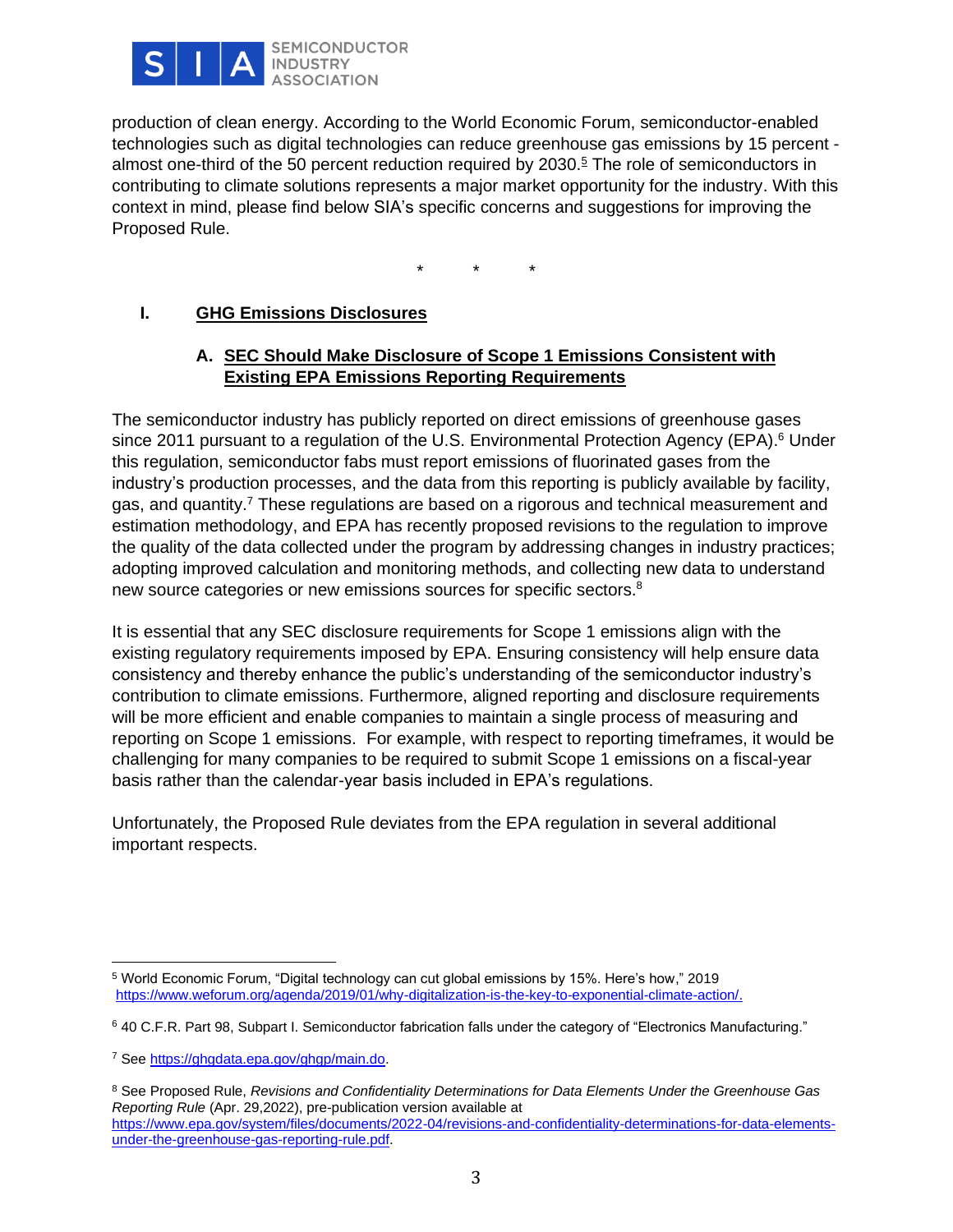

## 1. Threshold Levels for Reporting

First, the SEC proposed rule requires reporting Scope 1 emissions irrespective of quantity of emissions and whether such emissions are material; in contrast, the EPA rule establishes a minimum threshold of 25,000 metric tons of carbon equivalents ( $MTCO<sub>2</sub>e$ ). SIA requests that the SEC establish a minimum threshold consistent with the current EPA regulation, which generally corresponds to emissions of a large-scale commercial semiconductor fab. Similarly, SIA requests that the SEC establish a de minimis exemption (similar to exemptions set forth in Item  $402(u)(4)(ii)$  and Item  $402(c)(2)(ix)$  under Regulation S-K) that would allow companies to exclude from their disclosure the emissions from facilities that, in the aggregate, generate less than 10% (or some other specified threshold percentage) of the company's total emissions, provided that the company disclose the number of facilities excluded, and the reasonable assumptions upon which the determination was made, pursuant to the de minimis exemption.

#### 2. Third-Party Verification

In addition, the SEC proposal would mandate third-party verification of emissions. Under the EPA regulation, in contrast, EPA specifically elected not to require third-party verification of emissions reporting noting the substantial expense of hiring third party verifiers, timing delays associated with verifier review, and the need for standardization across such verifiers' approaches to confirming the emissions data reported.<sup>9</sup> In addition to the issues identified by EPA, SIA is also concerned that the third-party verifiers may lack the industry- and site-specific knowledge necessary to validate these highly technical emissions calculations,<sup>10</sup> which would introduce additional costs and potential timing delays in order to train the verifiers on evaluating the calculations. Instead, the report submitted to EPA must include "a signed and dated certification statement provided by the designated representative of the owner or operator, according to the requirements of [40 C.F.R.] § 98.4(e)(1)."<sup>11</sup> The submission must include the following certification statement signed by the designated representative or any alternate designated representative:

I am authorized to make this submission on behalf of the owners and operators of the facility or supplier, as applicable, for which the submission is made. I certify under penalty of law that I have personally examined, and am familiar with, the statements and information submitted in this document and all its attachments. Based on my inquiry of those individuals with primary responsibility for obtaining the information, I certify that the statements and information are to the best of my knowledge and belief true, accurate, and complete. I am aware that there are significant penalties for submitting false statements and information or omitting

<sup>9</sup> *See, e.g. https*[://www.epa.gov/sites/default/files/2015-07/documents/step4-alternative-verification-methods](https://www.epa.gov/sites/default/files/2015-07/documents/step4-alternative-verification-methods-evaluation.pdf)[evaluation.pdf](https://www.epa.gov/sites/default/files/2015-07/documents/step4-alternative-verification-methods-evaluation.pdf).

 $10$  SIA further notes that the evaluation of complex emissions calculations (which are generally prepared by engineers with the relevant technical background) is better suited to the expertise of an agency like EPA, which is staffed with engineers and technical experts who evaluate these types of calculations. Emissions calculations are not simple math. Instead, it requires an understanding of chemistries, chemical concentrations, air flow rates, emissions factors, mass balances, destruction and removal efficiencies, physical and operational constraints, etc.

<sup>11</sup> 40 C.F.R. § 98.3(c)(9).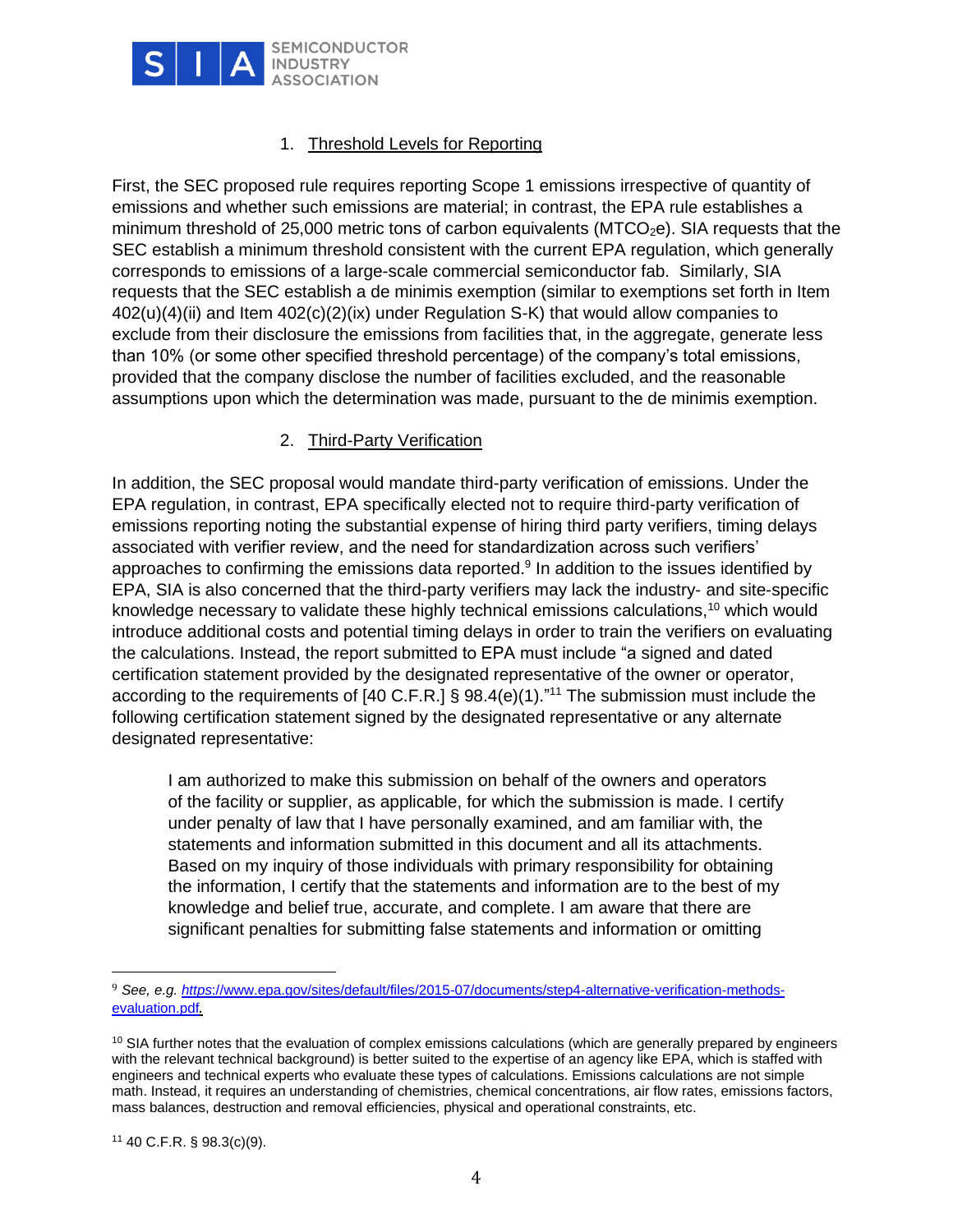

required statements and information, including the possibility of fine or imprisonment.<sup>12</sup>

The proposed requirement of third-party verification of emissions disclosure is inconsistent with the requirements of the existing EPA regulation and needlessly adds cost and complexity to the disclosure. The EPA regulation has been in operation for a decade and has been working well in providing relevant, accurate information to the public on the disclosure of emissions from industrial facilities, including semiconductor fabs. In addition, it may be difficult or impossible for companies to comply with this requirement as it is unclear whether there are a sufficient number of qualified third-party verification entities to provide this service. Finally, an added requirement of third-party verification adds cost and complexity to an already challenging new requirement, while at the same time adding little additional value to investors. SIA believes this need not be a mandatory aspect of the proposal as many companies believe certified self-reporting provides adequate assurance of accuracy. SIA requests that the SEC modify the proposal and allow companies to self-certify emissions, consistent with existing EPA regulations.

#### 3. Reporting by Per Unit of Production

In addition to requiring the disclosure of GHG emissions by constituent gas in terms of  $MTCO<sub>2</sub>e$ , the Proposed Rule would require reporting of GHG intensity per unit of production.<sup>13</sup> SIA requests this part of the proposal be eliminated from the final rule, at least as it pertains to the semiconductor industry.

Production information, such as output per square centimeter of wafers out  $(cm<sup>2</sup>)$ , is viewed as sensitive and highly confidential business information in the semiconductor industry and companies carefully protect this information from disclosure. Information about a company's capacity, yield and output would provide competitors, including global competitors, with valuable information. For this reason, under the EPA reporting rule, while companies provide information on output to EPA,<sup>14</sup> this information is not disclosed to the public as part of EPA's release of information on emissions. We further note that non-U.S. companies are not subject to similar reporting and disclosure requirements, and therefore disclosure of this sensitive information would place U.S. manufacturers at a competitive disadvantage to their global competitors.

A new SEC requirement to disclose this output information would be detrimental to the competitive position of U.S. semiconductor companies. In addition, in the absence of a standard measurement of production in the semiconductor industry, there is little value to investors in requiring such a metric. Accordingly, SIA requests that the SEC modify the proposal and eliminate any requirement to disclose production data. To the extent the SEC concludes some type of metric is required, as an alternative we suggest the reporting of emissions per unit of total revenues. Some companies use this approach in their citizenship or environmental reports.

<sup>12</sup> 40 C.F.R. § 98.4(e)(1).

<sup>13</sup> 87 Fed. Reg. at 21,382.

<sup>14</sup> 40 C.F.R. 98.96(a), (e).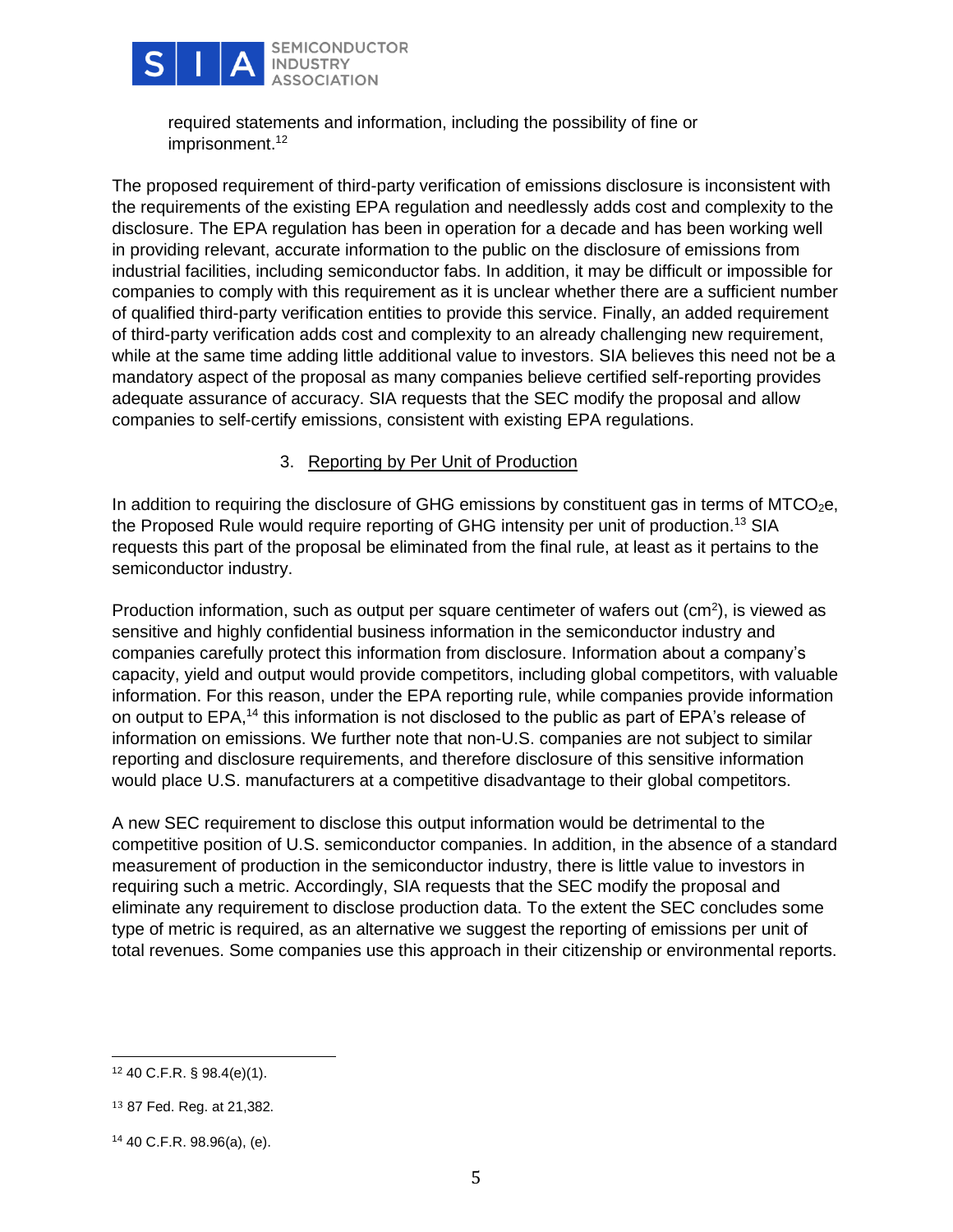

## **B. Liability for Emissions Disclosures**

SIA recommends that the final rule extend the Safe Harbor for Scope 3 emissions disclosures to Scopes 1 and 2 as well. This is particularly appropriate for Scope 2 emissions as reliance on third-party's data/estimates is necessary and the science of GHG accounting is rapidly-evolving. In addition, the SEC should seek to minimize new liability imposed associated with GHG disclosure requirements by allowing such disclosures to be "furnished" instead of "filed."<sup>15</sup>

SIA further recommends that emissions disclosure for businesses, operations, and assets acquired during a reporting year not be required until the reporting year that begins no sooner than eight months after the effective date of the acquisition, similar to the disclosure requirement found in Instruction 3 to Item 1.01 of Form SD.

### **C. Scope 3 Emissions Disclosure Requirements Should Be Revised**

The requirement for companies to disclose Scope 3 emissions is challenging for a number of reasons and should not be finalized as proposed. This disclosure requirement would be particularly challenging for component suppliers such as semiconductor manufacturers due to where these companies sit in the value chain, the vast number of customers they have, and the number of products in which semiconductors are used. Semiconductor manufacturers also have a "long tail" of suppliers, meaning that they purchase small quantities of materials from many different suppliers.

As an initial matter, accounting methodologies, disclosures standards, and definitions of what constitutes a Scope 3 emission are still rapidly evolving and there is variability across and within industries as to what is typically captured. For example, within the semiconductor industry, there is substantial variability in what product lifespan is used that may result in large differences in total emissions reported. In light of these circumstances, it is not possible for Scope 3 emissions disclosures to be standardized in a manner that satisfies the SEC's aims in promulgating this rule. To the contrary, Scope 3 emissions disclosures may infuse greater confusion and lack of standardization because different companies may report based on different inputs and definitions. For example, as the Proposed Rule acknowledges, given the many categories of Scope 3 emissions up and down a company's value chain, there would be no standardized approach to what categories of Scope 3 emissions may be material for particular industries, much less individual companies with different industries.<sup>16</sup>

Similarly, the quality and reliability of emissions data that comprises Scope 3 emissions is generally low because, by definition, it is not within the direct control of the reporting entity. Oftentimes, companies may not have access to primary data necessary to produce credible emissions estimates and must instead rely upon surrogate emissions indicators such as supplier spend and general industry emissions factors that may be dated and/or nonrepresentative for a particular company. Given the wide error bands and relatively low quality of data for this category of emissions and the substantial burden and expense of requiring companies to disclose it, the SEC should delay this requirement from the proposal until there is more accurate, reliable, and less burdensome methodology for calculating Scope 3 emissions

<sup>15</sup> 87 Fed. Reg. at 21,449.

<sup>16</sup> *See, e.g.*, 87 Fed. Reg. at 21,379.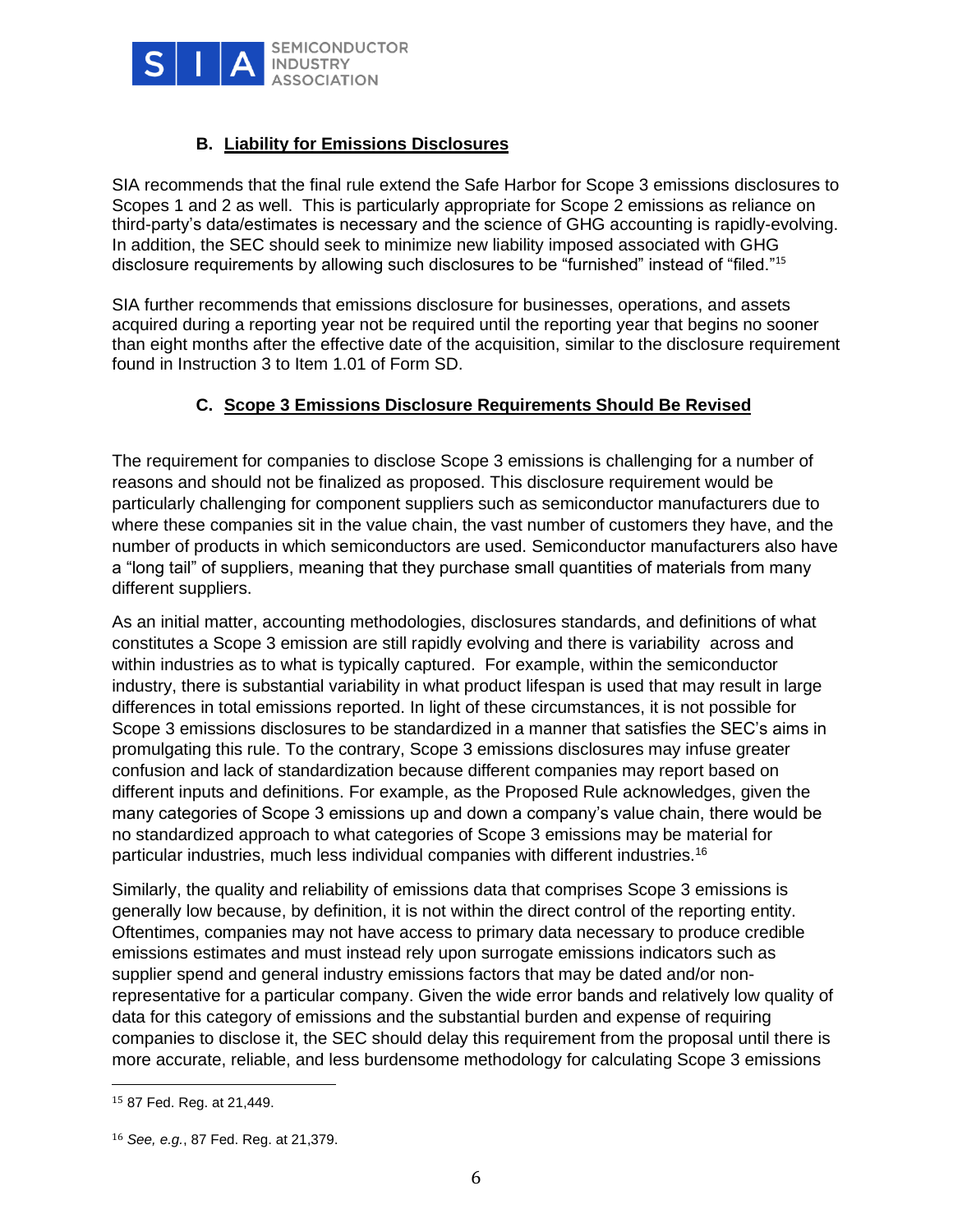

**SEMICONDUCTOR INDUSTRY ASSOCIATION** 

that also would drive consistency and comparability in reporting approaches within particular industries. Challenges with data reliability may be particularly acute for SIA members that do not directly manufacturer silicon wafers (i.e., "fabless" companies) who must rely entirely for substantial upstream and downstream emissions data on third parties over whom the companies exert minimal control.

Moreover, for some companies within the semiconductor industry as well as companies in many other industries, disclosure of Scope 3 emissions would not accomplish the SEC's goals of elucidating climate-related risks and a company's ability to transition to a lower-carbon economy.<sup>17</sup> For example, electronic hardware manufacturers have extensive and deep supply chains that face a wide variety of risks from labor shortages to pandemics to severe weather events that may be exacerbated by climate change. However, Scope 3 emissions associated with such companies' supply chains have little bearing on these risks and the manufacturers have limited ability to influence the magnitude of these emissions.

In addition, tying requirements to disclose Scope 3 emissions to inclusion of these emissions in a company's GHG reduction goals disincentivizes companies from including these emissions in such goals and places new burdens on companies that previously articulated such goals. The potential unintended consequences of this aspect of the Proposed Rule warrant removal of this requirement. Similarly, the SEC must reassess other requirements -- such as mandatory detailed disclosure of net zero/GHG reduction goals, internal carbon prices, and climate-risk scenario analyses -- that impose burdens on companies that may have been more proactive on climate planning and would disincentivize others from setting goals or conducting climate risk analyses, including such goals or analyses that are intended for internal use only.

Finally, at a minimum, to the extent the SEC finalizes as proposed the Scope 3 emissions disclosure requirements it also should finalize (a) the proposed Safe Harbor; (b) that assurances are not required for this category of emissions; and (c) the disclosure exemption for small reporting companies.<sup>18</sup> These features of the Proposed Rule must be finalized as measures to mitigate potential liabilities companies face associated with the Scope 3 disclosure requirement and constrain regulatory burdens that provide limited or no benefits to investors' understanding of a company's climate-risk profile.

### **II. The SEC Inadequately Considers Burdens and Costs Associated with Aspects of the Proposed Rule, and Such Burdens are Unjustified When Weighed Against Benefits**

## **A. Climate Related Financial Statement Metrics**

SIA urges the SEC to remove from the rule the requirement to include disaggregated climaterelated financial statement metrics and related disclosures in a note to the company's audited financial statements. This aspect of the Proposed Rule is complex and unclear, and how companies would implement these requirements is murky, at best. The implications for systems and internal controls associated with this aspect of the Proposed Rule are an order of magnitude higher than for the rest of the requirements. As a threshold matter, the Proposed Rule does not justify these requirements as necessary and the utility of the information for

<sup>17</sup> *See, e.g.*, *id.* at 21,378.

<sup>18</sup> *See id.* at 21, 391, 21,396.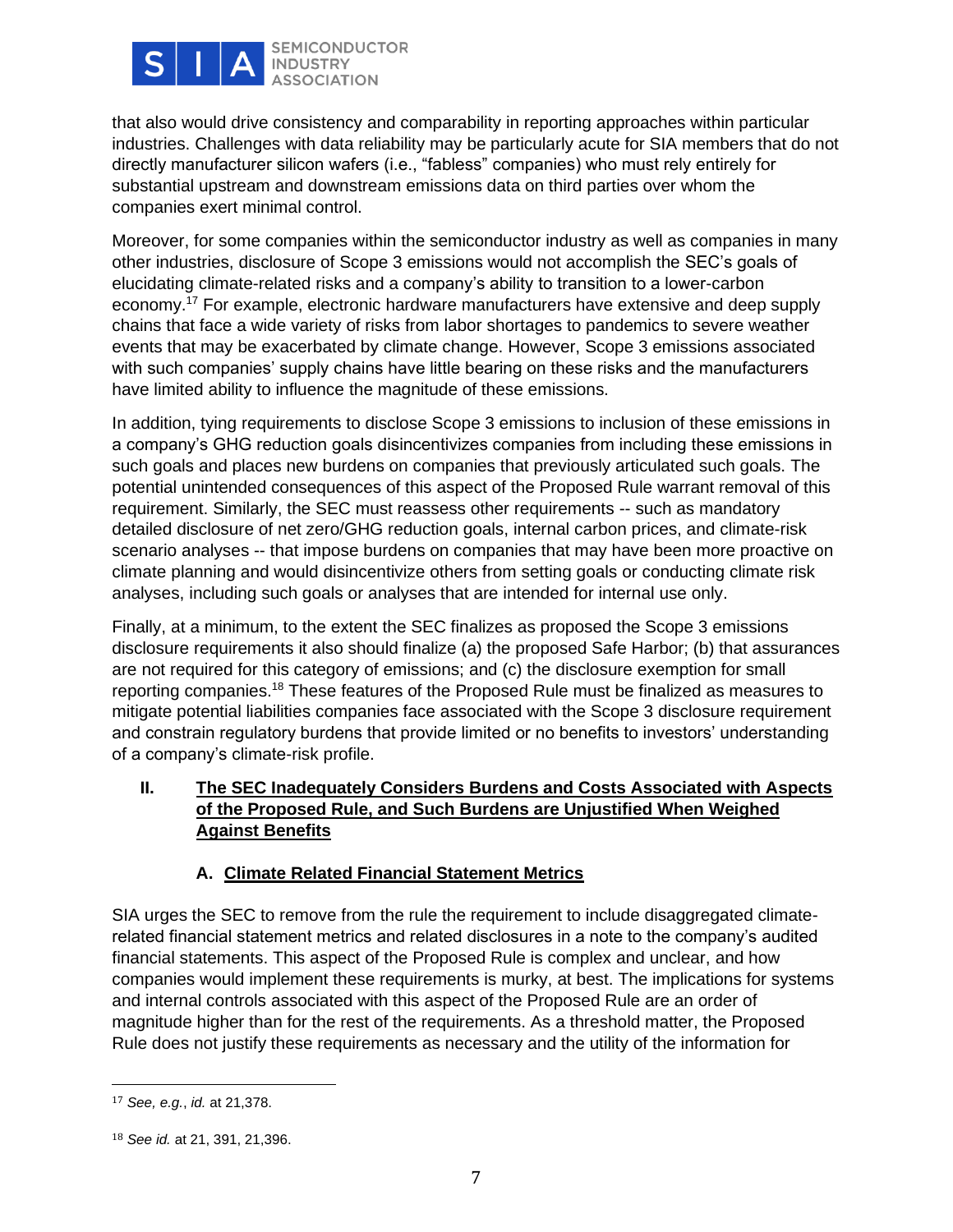

**SEMICONDUCTOR INDUSTRY ASSOCIATION** 

investors is highly questionable. The Proposed Rule states the climate-related financial statement metrics would "provide additional transparency into the impact of climate-related events," but companies *already* must address any material impacts and in light of the comprehensive disclosures required elsewhere in the Proposed Rule SEC must justify these additional requirements as substantially additive to investor knowledge.<sup>19</sup> Similarly, the climaterelated disclosure requirements in the S-K regulations provide "insights into the nature of a registrants business, the implementation of the registrant's targets and goals, and material trends."<sup>20</sup>

Further, it is unclear how companies are supposed to parse what specific expenditures or financial impacts are "climate-related." Take, for example, a recent year when a COVID-19 pandemic spike coincided with a major weather event, both of which disrupted operations. It is unclear how a company would specify on a line-item basis financial impacts of the latter disassociated from the former. Moreover, the Proposed Rule could result in significant overlap of disclosures required for expenditure metrics with those required for financial impact metrics. For example, if an information technology company designs a new product or service that is more energy efficient (expenditure), and at the same time regularly provides products with increased performance and greater security, how much of the associated development expense would be tagged as climate-related? If a company experiences either an increase or decrease in sales of a product or service, how would they determine if that was related to climate change, some other attribute of the product or service, or just changing demand for that service? In addition, the substantial burden of tracking the financial implications of any natural disaster that could be considered "climate-related" and reporting that information on audited financials far outweighs any potential knowledge gained by investors, particularly given the comprehensive disclosures in the rule. Similarly, it is highly uncertain how a company should incorporate a wide range of "transition" risks into this exercise. Furthermore, it is unclear (a) how a company would construct "baseline" financial statements against which to compare actual financial statements, (b) at what point certain "climate-related" impacts would become incorporated into the "baseline" financial statements for comparison in future periods, and (c) how such theoretical financial statements would be audited.

Finally, the one percent threshold for inclusion of climate-related financial impacts and expenditures is very low, and delinked from a concept of materiality. It is also arbitrary as one percent for one line item could be \$1 billion while one percent for another line item would be \$25 million. If SEC proceeds with finalizing this aspect of the proposal in some form, it should (1) delay implementation of this aspect of the rule by at least a year; (2) narrow the scope to direct costs incurred by the company; (3) raise the reporting threshold significantly, (4) limit to a smaller subset the applicable line items for which disclosure would be required, and (5) permit these disclosures to be unaudited. With respect to the auditing requirement, climate is a horizontal issue and requires gathering disparate data that resides across multiple functions of an organization and with third parties. Data processes and controls over climate-related information are not as mature as financial reporting processes and controls. To mature these processes and controls to a level of audit readiness will take significant time. Further, applying this threshold is a departure from other recently issued accounting and reporting requirements that have trended toward allowing management to apply judgment when preparing financial statement disclosures, focusing on material information within the footnotes.

<sup>19</sup> *Id.* at 21,368.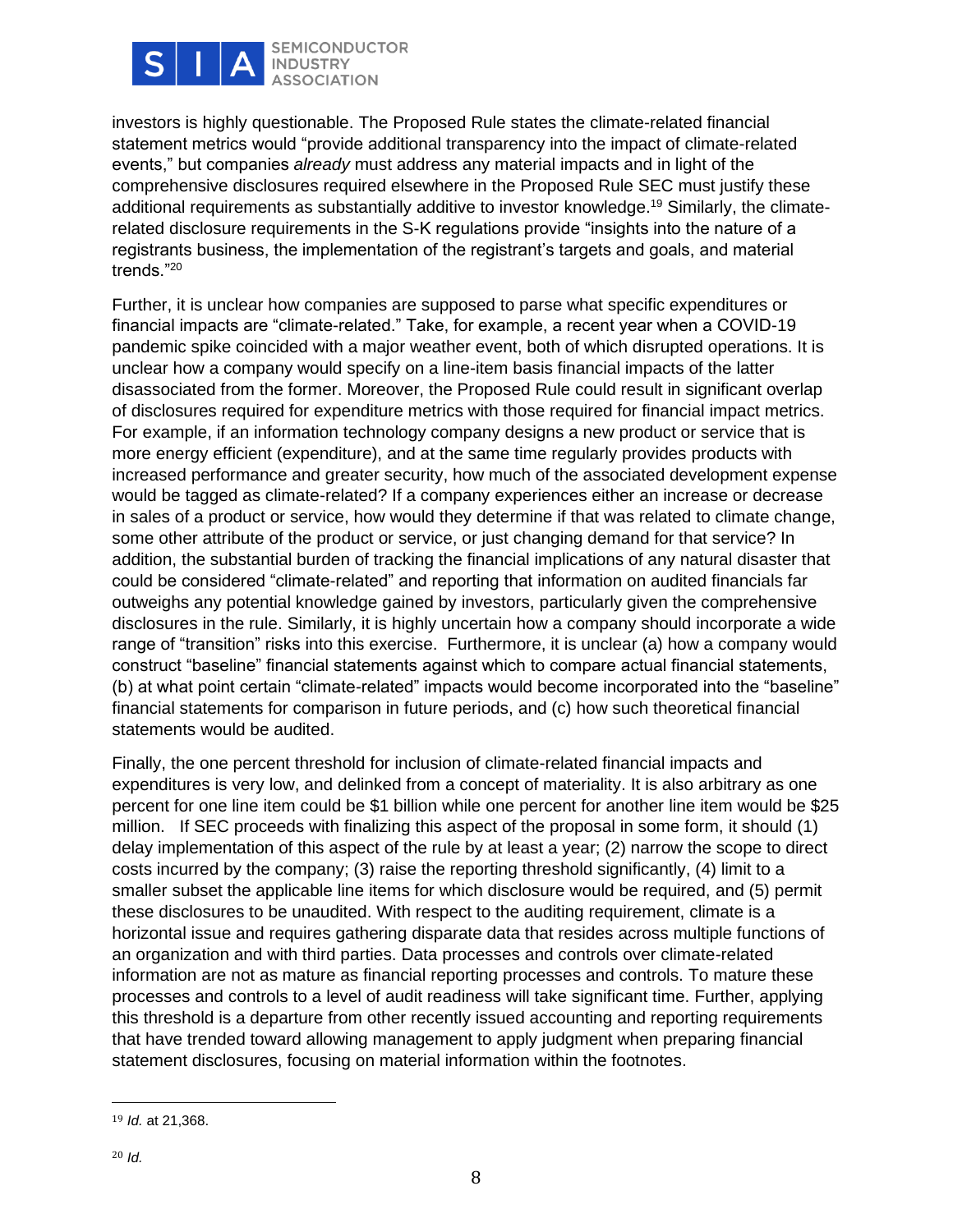

### **B. Granularity of Climate-Related Risk Disclosures Requirements**

As a general matter, SIA supports requirements for companies to disclose information on financially material climate-related risks associated with their businesses. However, climaterelated risks need not be treated fundamentally differently than other types of risks that companies face; the Proposed Rule's overly prescriptive requirements would require companies to report detailed information not only on their climate related risks, but on how those risks are identified, quantified, and managed within the company. The Proposed Rule fails to adequately consider the burdens and sensitivities associated with such risk identification, quantification, and management, and has failed to explain why, in this context, as opposed to the many other risks companies face, such disclosures are warranted. For example, the laundry list of detailed disclosure requirements on identifying/assessing climate risks<sup>21</sup> potentially invites dozens of pages of discussion as do the governance disclosures regarding board of director oversight. $^{22}$ 

The level of detail the Proposed Rule requires is burdensome to prepare and of limited ultimate utility to an investor. Take, for example, this governance disclosure requirement, which is one of many similar requirements: "Whether certain management positions or committees are responsible for assessing and managing climate-related risks and, if so, the identity of such positions or committees and *the relevant expertise of the position holders or members in such*  detail as necessary to fully describe the nature of the expertise."<sup>23</sup> The Proposed Rule does not explain or justify the time and resource burden such a disclosure requirement imposes on companies against the limited insight it provides.

In addition, requiring disclosure of physical and transitional climate-related risks for a company's entire "value chain" as defined in the Proposed Rule would be complex and burdensome as it would require consideration of (potentially attenuated) third parties' activities, including materials sourcing/processing and the transportation, processing, use, and end life of sold products.<sup>24</sup> Instead, the final rule should limit the scope to a company's direct operations.

Similarly, requiring disclosure of scenario analyses would be counter-productive by discouraging goal-setting and could result in over-disclosure of sensitive information.

In sum, SIA's view is that these granular requirements are inconsistent with requirements for treatment of other types or risks in financial filings, and not necessary or appropriate in this context.

## **C. Disclosure of Carbon Offsets or RECs and Internal Carbon Pricing**

The Proposed Rule calls for mandatory disclosures by companies that use carbon offsets or renewable energy credits (RECs) as part of their climate strategy or that maintain an internal carbon price to assess potential future costs associated with carbon-related assets. Some

<sup>21</sup> *See id.* at 21,361.

<sup>22</sup> *See id.* at 21,467.

<sup>23</sup> *Id.* (emphasis added).

<sup>&</sup>lt;sup>24</sup> *Id.* at 21,349 (defining "value chain" broadly as all upstream and downstream activities related to a company's operations).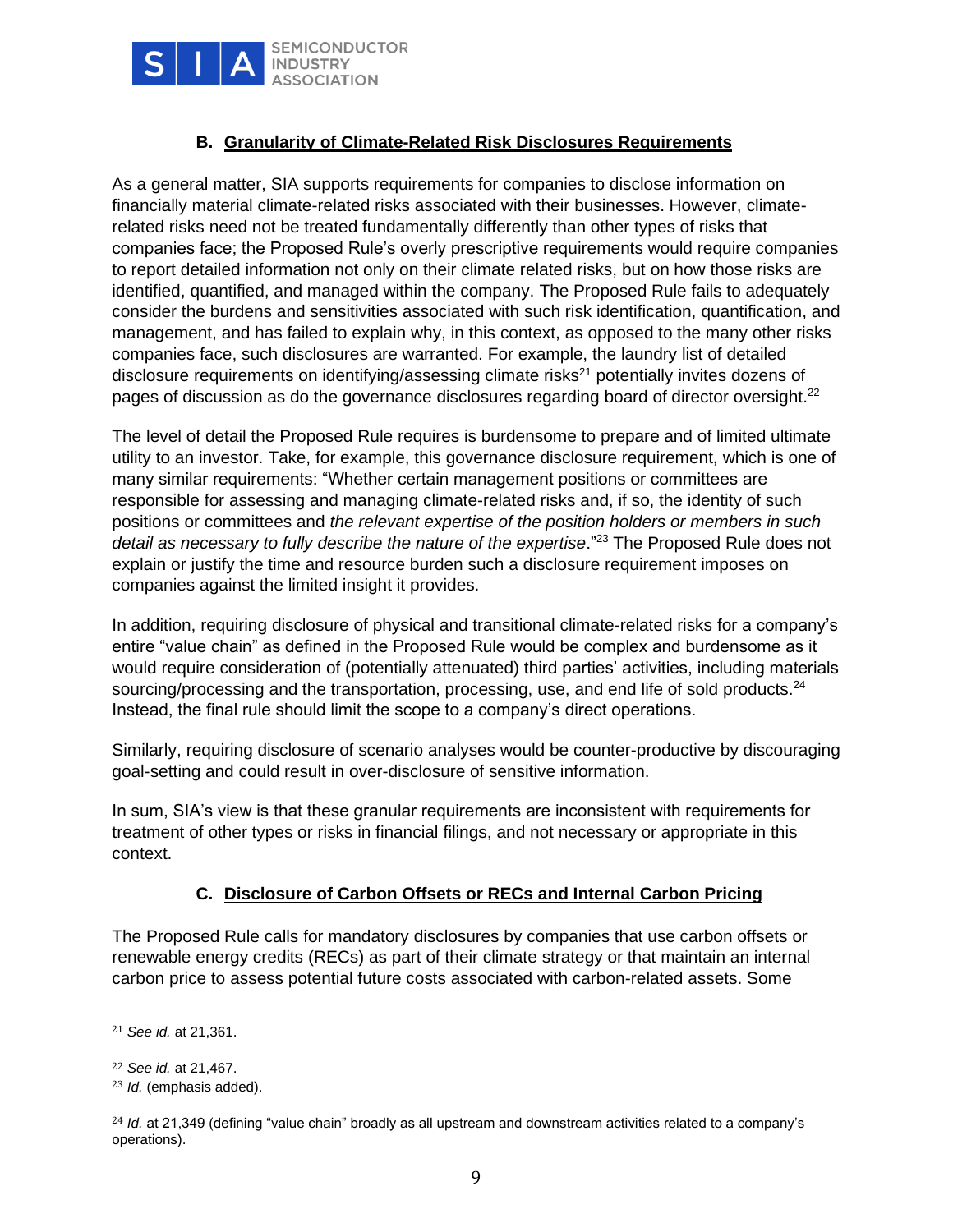

companies currently make these disclosures on a voluntary basis, but others may be reluctant to do so, with good reason. Mandatory disclosure of expected use of carbon offsets or RECs could inflate an already growing demand for both, which would affect pricing. Further, mandatory disclosure of internal carbon pricing could provoke second-guessing of a company's own internal carbon pricing calculation. By making these disclosures mandatory if a company uses these techniques, the SEC could inadvertently chill innovation by companies that would otherwise have a full arsenal of techniques to address their climate impact. The SEC should substitute these mandates with a more broadly-worded requirement to explain the strategy fully, acknowledging that specific details may appropriately be withheld for a variety of reasons.

# **III. Timing Considerations: Need for Adequate Lead-time for Implementation and 10-K Filing Challenges**

Given the sweeping scope of the proposed new requirements, including both the new disclosures and inclusion of climate-related financial metrics in audited financials, rule implementation and compliance deadlines should be delayed beyond those in the hypothetical schedule in the Proposal unless substantially fewer disclosure burdens are included in the final rule.<sup>25</sup> Establishing the teams and implementing the internal processes and controls necessary to comply with the sweeping new requirements in the Proposed Rule warrant additional leadtime. Further, many companies will need to implement governance enhancements, develop their climate-related infrastructure and expertise, and work with their auditors to ensure that the accounting standards are being properly applied to climate-related impacts. Failure to provide adequate lead-time will lead to compliance challenges and potentially undermine the accuracy and reliability of the extensive new data and information included in SEC filings.

In addition, to the extent attestation requirements apply to Scope 1 and 2 emissions disclosures, the final rule should further delay implementation of the attestation obligation by one or more years in order to ensure there are qualified auditors to verify reporting numbers. In the alternative, the final rule could omit the attestation requirement without jeopardizing the SEC's main goals to require consistent, comparable, and reliable information.

Relatedly, the Proposed Rule does not allow sufficient time to prepare accurate emissions estimates that can be verified through third party attestation. In order to calculate their Scope 1 and Scope 2 GHG emissions, companies must collect extensive information from various entities such as utility companies, energy retailers, and even landlords regarding their actual energy consumption. They must also collect renewable energy certificates and relevant emissions factors that are necessary for estimating the GHG emissions associated with that energy consumption. This data collection can require several months after the close of a fiscal year, after which data must be validated, emissions calculated, and third-party attestation must be completed. It is not feasible for companies to complete these activities in time for inclusion in their 10-K fiscal reporting.

Further, although the Proposed Rule would allow companies to estimate the final three months of their previous fiscal year's emissions without actual supporting data, this approach could create substantial additional work for filing companies to generate estimates and then reconcile those estimates at a later time when actual data was available to calculate the emissions. Instead, it would be preferable for companies to submit the required GHG emissions information in a separate filing to be completed up to six months following close of the calendar year, as EPA GHG reporting is based on calendar year. This very modest delay in investors' access to

<sup>25</sup> *Id.* at 21,392.